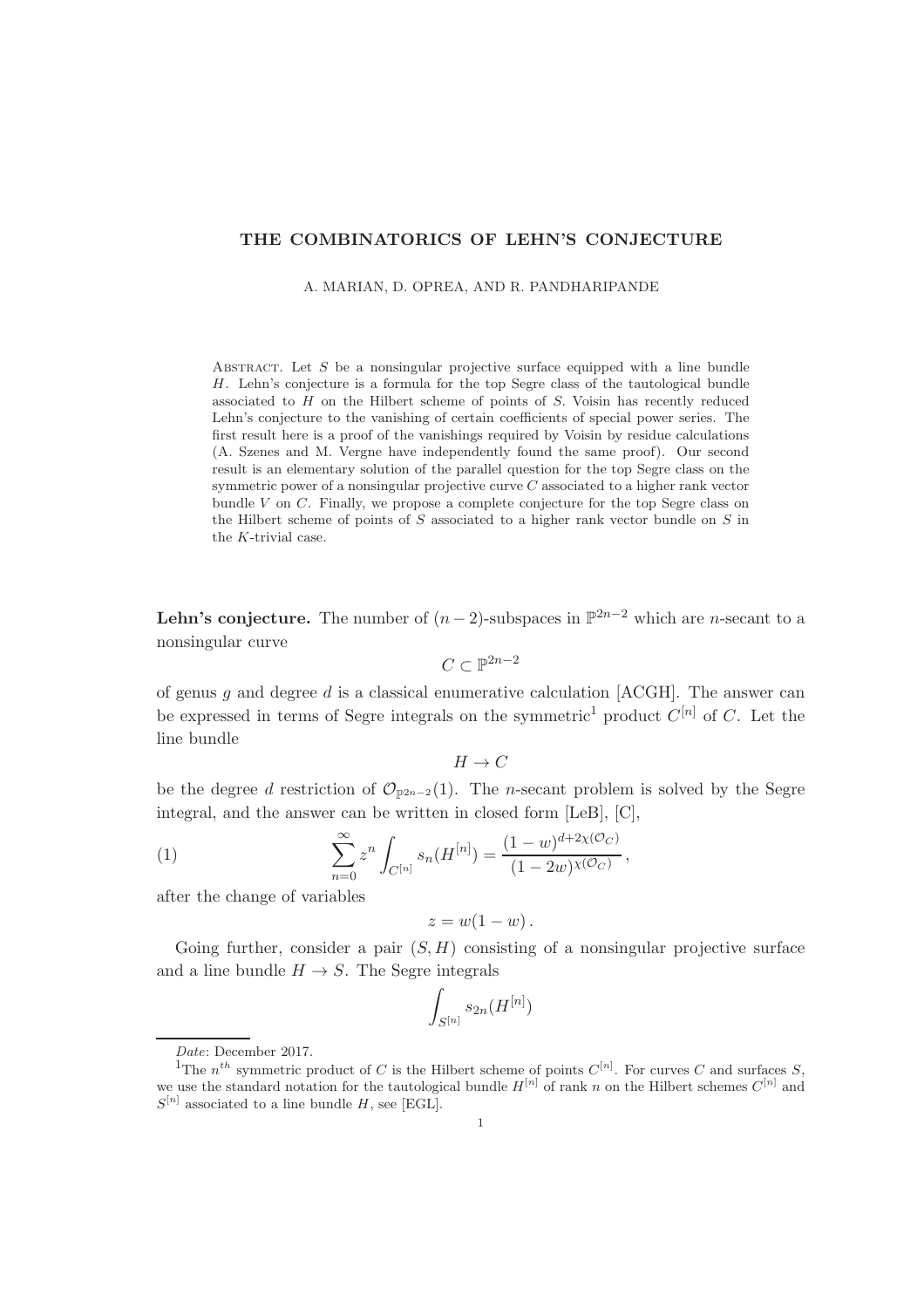on the Hilbert scheme of points  $S^{[n]}$  count the n-secants of dimension  $n-2$  to the image of the surface

$$
S \to \mathbb{P}^{3n-2}, \quad H = \mathcal{O}_{\mathbb{P}^{3n-2}}(1)|_S.
$$

The following conjecture was made by Lehn [L]:

(2) 
$$
\sum_{n=0}^{\infty} z^n \int_{S^{[n]}} s_{2n}(H^{[n]}) = \frac{(1-w)^a (1-2w)^b}{(1-6w+6w^2)^c}
$$

for constants

$$
a = H \cdot K_S - 2K_S^2, \quad b = (H - K_S)^2 + 3\chi(\mathcal{O}_S), \quad c = \frac{1}{2}H(H - K_S) + \chi(\mathcal{O}_S).
$$

A more complicated change of variables is needed here,

$$
z = \frac{w(1-w)(1-2w)^4}{(1-6w+6w^2)^3}.
$$

The first few terms are

$$
z = w + 9w^2 + 68w^3 + \dots \iff w = z - 9z^2 + 94z^3 + \dots
$$

For K-trivial surfaces, Lehn's conjecture was established in [MOP] via a study of the virtual geometry of a suitable Quot scheme. The results in [V] on blowups of K3 surfaces, obtained via classical geometry, provide the missing geometric pieces needed to establish Lehn's conjecture in full generality.

Theorem 1. Lehn's conjecture holds for all surfaces.

Proof. By the results of [EGL], the Segre series can be written in the form

(3) 
$$
\sum_{n=0}^{\infty} z^n \int_{S^{[n]}} s_{2n}(H^{[n]}) = A_1(z)^{H^2} \cdot A_2(z)^{\chi(\mathcal{O}_S)} \cdot A_3(z)^{H \cdot K_S} \cdot A_4(z)^{K_S^2}
$$

for four universal power series

$$
A_1, A_2, A_3, A_4 \in \mathbb{Q}[[z]]
$$
.

Lehn's conjecture consists of the following evaluations:

(4) 
$$
A_1(z) = \frac{1 - 2w}{(1 - 6w + 6w^2)^{\frac{1}{2}}}, \qquad A_2(z) = \frac{(1 - 2w)^3}{1 - 6w + 6w^2},
$$

$$
A_3(z) = \frac{(1 - w)(1 - 6w + 6w^2)^{\frac{1}{2}}}{(1 - 2w)^2}, \qquad A_4(z) = \frac{1 - 2w}{(1 - w)^2}.
$$

As already mentioned, on K3 surfaces, equality (3) and the expressions for  $A_1, A_2$  in (4) were proven correct in [MOP]. Key to the argument is the closed form evaluation of all Segre integrals

(5) 
$$
\int_{S^{[n]}} s_{2n}(H^{[n]}) = 2^n \binom{\frac{H^2}{2} + 2 - 2n}{n}.
$$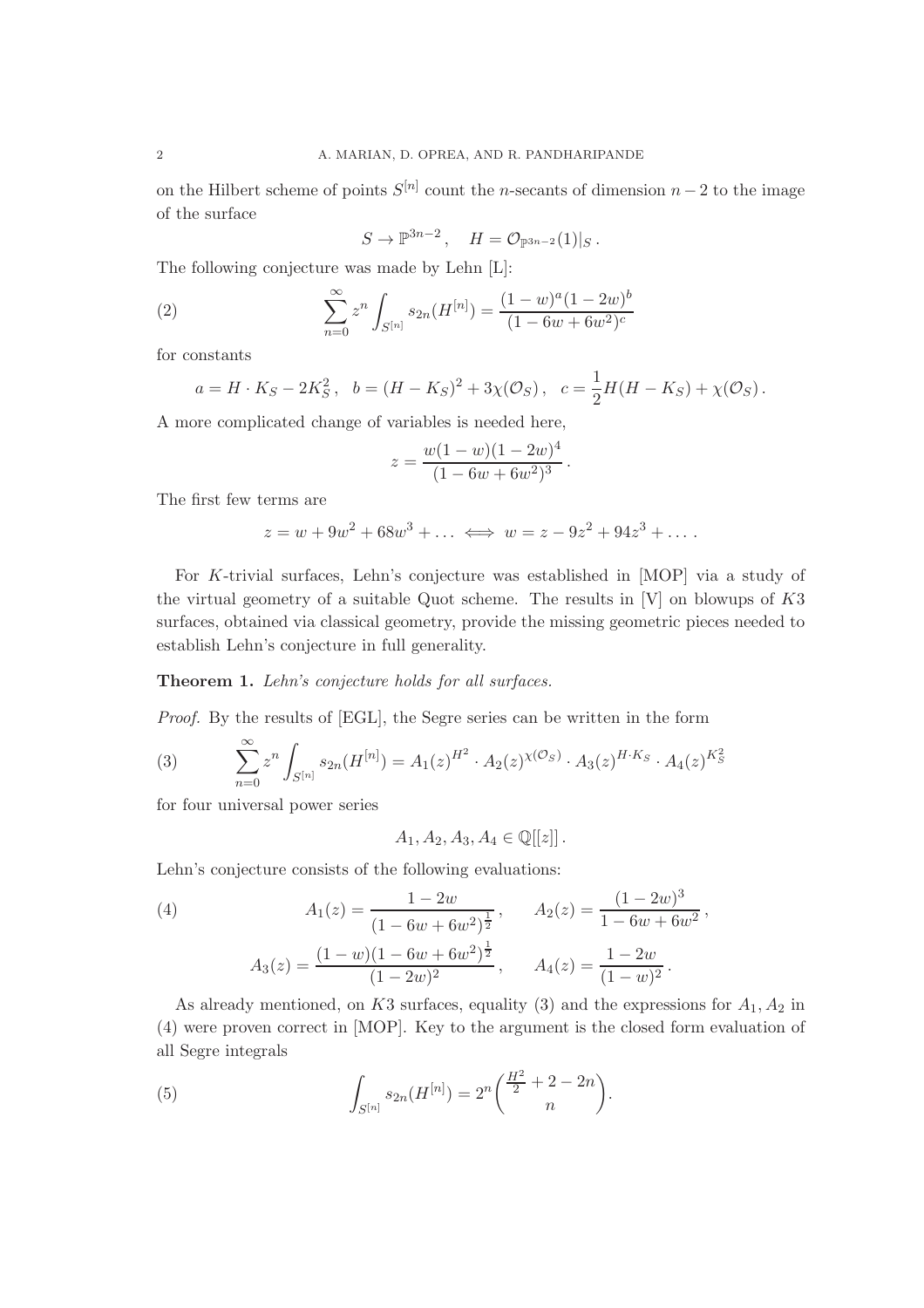We show that the results in [V] on blowups of K3s give the remaining series  $A_3$  and  $A_4$ . To this end, let S to be the blowup of a generic primitively polarized K3 surface  $(X, L)$  at one point. Define the line bundle

$$
H=L\otimes E^{-k}
$$

on  $S$  where  $E$  is the exceptional line bundle on the blowup. We have

$$
H\cdot K_S=k\,.
$$

The crucial input is provided by Theorem 3 in  $[V]$ , which, in our notation, states<sup>2</sup>

(6) 
$$
s_{2n}(H^{[n]}) = 0
$$
 whenever  $\chi(H) = 3n - 1$ ,  $k = n - 1$ , or  $k = n$ .

Proposition 19 in [V] furthermore asserts that the vanishings (6) uniquely determine the series  $A_3, A_4$ . The series are determined inductively, coefficient by coefficient. However, the closed form expressions for  $A_3$ ,  $A_4$  stated in (4) were left open in [V]. To complete the proof of Lehn's conjecture, we show that using the expressions for  $A_3$ ,  $A_4$  stated in (4), the coefficient of  $z^n$  in

$$
A_1(z)^{H^2} \cdot A_2(z)^{\chi(\mathcal{O}_S)} \cdot A_3(z)^{H \cdot K_S} \cdot A_4(z)^{K_S^2}
$$

vanishes in the cases (6).

We will show a slightly stronger result giving a closed formula for a larger class of Segre integrals on the  $K3$  blowup. Specifically, we prove that

(7) 
$$
\int_{S^{[n]}} s_{2n}(H^{[n]}) = {H \cdot K_S - n + 1 \choose n} \text{ whenever } \chi(H) = 3n - 1.
$$

A few remarks are needed here. Note first that the binomial expression (7) vanishes for the range

$$
n-1\leq k\leq 2n-1\,,
$$

covering in particular the vanishing (6) in [V]. This can be seen geometrically: when maximally exploited, the Reider-type argument used by Voisin yields in fact the entire vanishing range. Second, equation  $(7)$  should be compared to the evaluation  $(5)$  for  $K3$ surfaces. However, unlike the  $K3$  case where the Segre integrals were found for all values of n, the present closed expression holds conditionally on  $\chi$  and n.

Let us now establish (7). By the discussion above, it suffices to show that the coefficient of  $z^n$  in

$$
A_1(z)^{H^2} \cdot A_2(z)^{\chi(\mathcal{O}_S)} \cdot A_3(z)^{H \cdot K_S} \cdot A_4(z)^{K_S^2} = \frac{(1-w)^a (1-2w)^b}{(1-6w+6w^2)^c}
$$

equals

$$
\binom{H \cdot K_S - n + 1}{n}
$$

.

Writing  $H \cdot K_S = k$ , we compute

$$
\chi(H) = 3n - 1 \implies H^2 = k + 6n - 6.
$$

<sup>&</sup>lt;sup>2</sup>It would be interesting to see if these Segre vanishings can be obtained also by the methods of [MOP].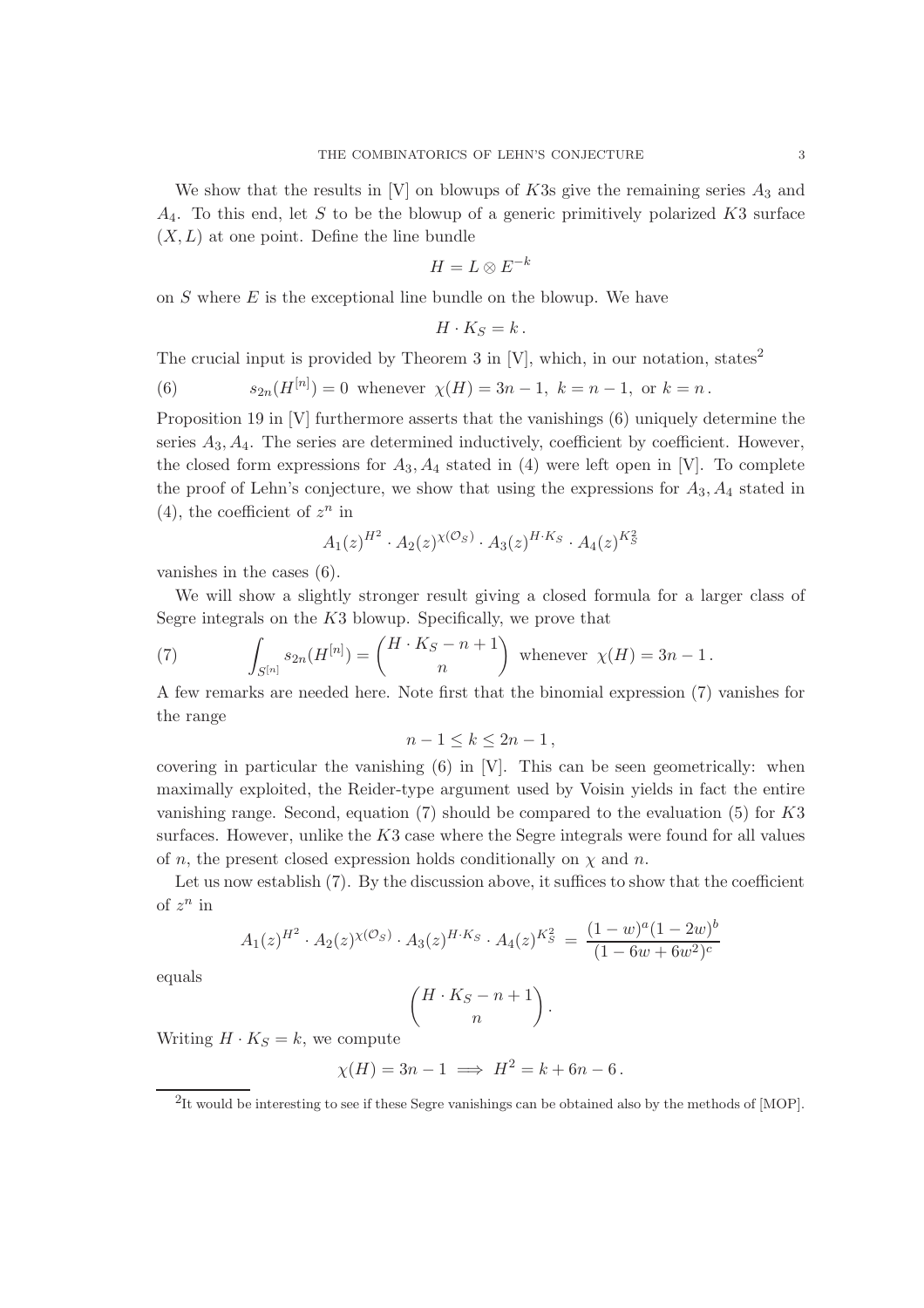We obtain

$$
a = H \cdot K_S + \chi(\mathcal{O}_S) = k + 2, \ b = (H - K_S)^2 + 3\chi(\mathcal{O}_S) = -k + 6n - 1,
$$
  

$$
c = \chi(H) = 3n - 1.
$$

Hence, we need to extract the coefficient of  $z^n$  in the expression

$$
\frac{(1-w)^{k+2}(1-2w)^{-k+6n-1}}{(1-6w+6w^2)^{3n-1}}.
$$

It is more convenient to express this coefficient as the residue

 $\operatorname{Res}_{z=0}\omega$ 

of the differential form

$$
\omega = \frac{(1 - w)^{k+2} (1 - 2w)^{-k+6n-1}}{(1 - 6w + 6w^2)^{3n-1}} \cdot \frac{dz}{z^{n+1}}.
$$

Lehn's change of variables

$$
z = \frac{w(1-w)(1-2w)^4}{(1-6w+6w^2)^3}
$$

is a nonsingular coordinate change near  $w = 0$ 

$$
dz = \frac{(1 - 2w)^3}{(1 - 6w + 6w^2)^3} dw.
$$

Substituting, we obtain

$$
\omega = (1 - w)^{k - n + 1} (1 - 2w)^{-k + 2n - 2} \cdot \frac{dw}{w^{n+1}}.
$$

A further change of variables

$$
w = \frac{u}{1 + 2u}
$$

turns the form into

$$
\omega = (1+u)^{k-n+1} \cdot \frac{du}{u^{n+1}}.
$$

The residue is now easily computed

$$
\operatorname{Res}_{u=0} \omega = \binom{k-n+1}{n},
$$

thus confirming  $(7)$ .

Remark. Closed formulas for certain Segre integrals similar to (7) hold on blowups of all K-trivial surfaces. By the same methods it can shown that

(i) If  $S$  is the blowup of an Enriques surface at two points, then

$$
\int_{S^{[n]}} s_{2n}(H^{[n]}) = \binom{H \cdot K_S - n + 3}{n}
$$

whenever  $\chi(H) = 3n - 1$ .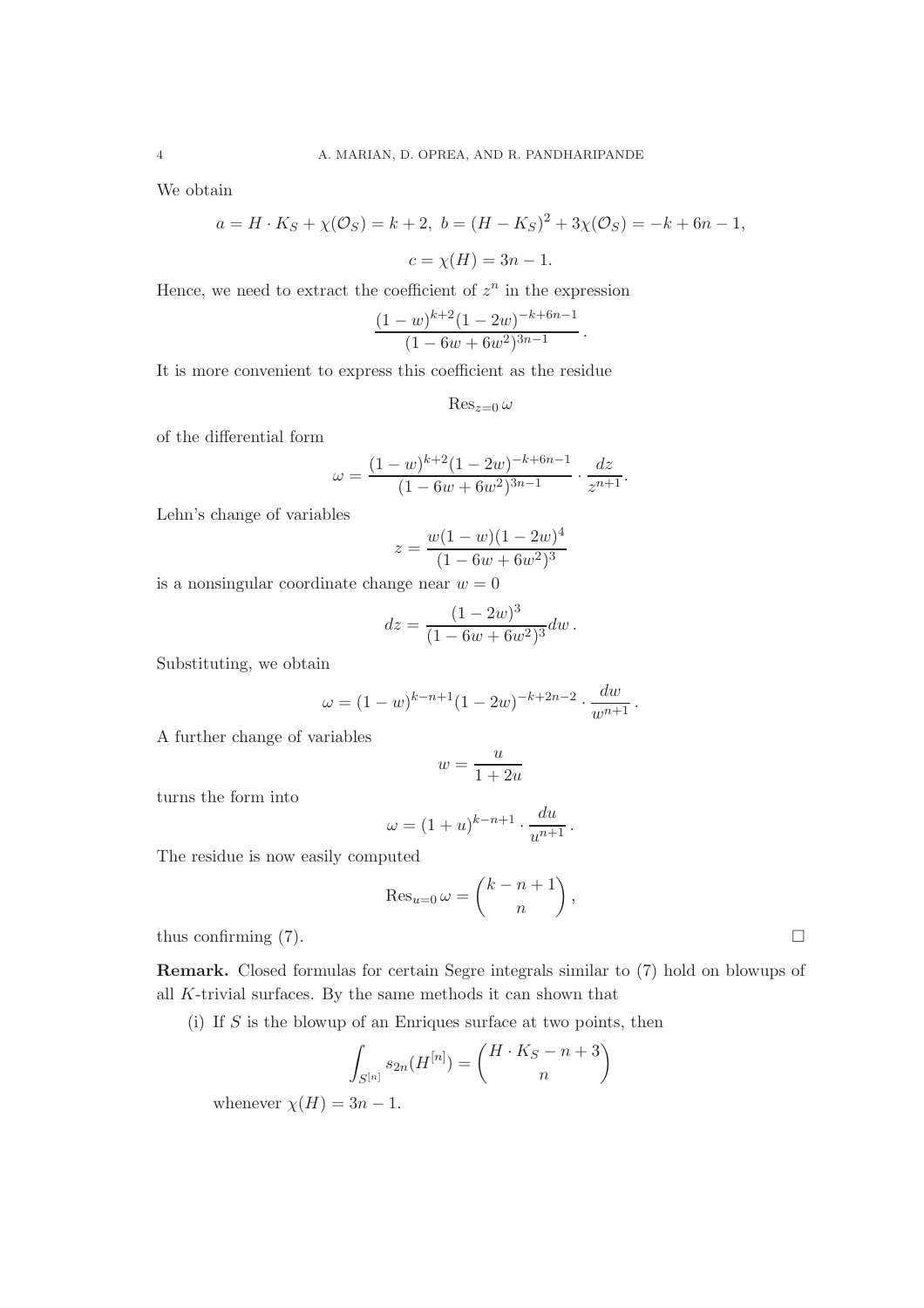(ii) If S is the blowup of an abelian or bielliptic surface in three points, then

$$
\int_{S^{[n]}} s_{2n}(H^{[n]}) = \binom{H \cdot K_S - n + 5}{n}
$$

whenever  $\chi(H) = 3n - 1$ .

Exponential form of the series. Following [EGL], it is customary to rewrite the above formulas in exponential notation.

• For curves, two power series are needed,

(8) 
$$
\sum_{n=0}^{\infty} z^n \int_{C^{[n]}} s_n(H^{[n]}) = \exp\left(A_1(z) \cdot d + A_2(z) \cdot \chi(\mathcal{O}_C)\right).
$$

By  $(1)$ , the expressions for  $A_1$ ,  $A_2$  become particularly simple after the change of variables

$$
z=-t(1+t).
$$

We have

$$
A_1(z) = \log(1+t), \quad A_2(z) = 2\log(1+t) - \log(1+2t)
$$

for formula (8).

• For surfaces, four power series are needed,

$$
\sum_{n=0}^{\infty} z^n \int_{S^{[n]}} s_{2n}(H^{[n]}) = \exp\left(A_1(z) \cdot H^2 + A_2(z) \cdot \chi(\mathcal{O}_S) + A_3(z) \cdot (H \cdot K_S) + A_4(z) \cdot K_S^2\right).
$$

After the change of variables

(9) 
$$
z = \frac{1}{2}t(1+t)^2 \text{ so that } w = \frac{1}{2}\left(1 - \sqrt{\frac{1+t}{1+3t}}\right)
$$

a straightforward calculation using (2) for surfaces yields:

$$
A_1(z) = \frac{1}{2}\log(1+t),
$$
  
\n
$$
A_2(z) = \frac{3}{2}\log(1+t) - \frac{1}{2}\log(1+3t),
$$
  
\n
$$
A_3(z) = -\log 2 - \log (1+t) + \log (\sqrt{1+t} + \sqrt{1+3t}),
$$
  
\n
$$
A_4(z) = \log 4 + \frac{1}{2}\log(1+t) + \frac{1}{2}\log(1+3t) - 2\log (\sqrt{1+t} + \sqrt{1+3t}).
$$

The change of variables (9) is simpler than the one originally proposed by Lehn and used in the proof of Theorem 1. The expression is better suited for higher rank generalizations.

Higher rank. We discuss higher rank analogues of the exponential formulas above. For a pair  $(C, V)$  consisting of a nonsingular projective curve C and a rank r vector bundle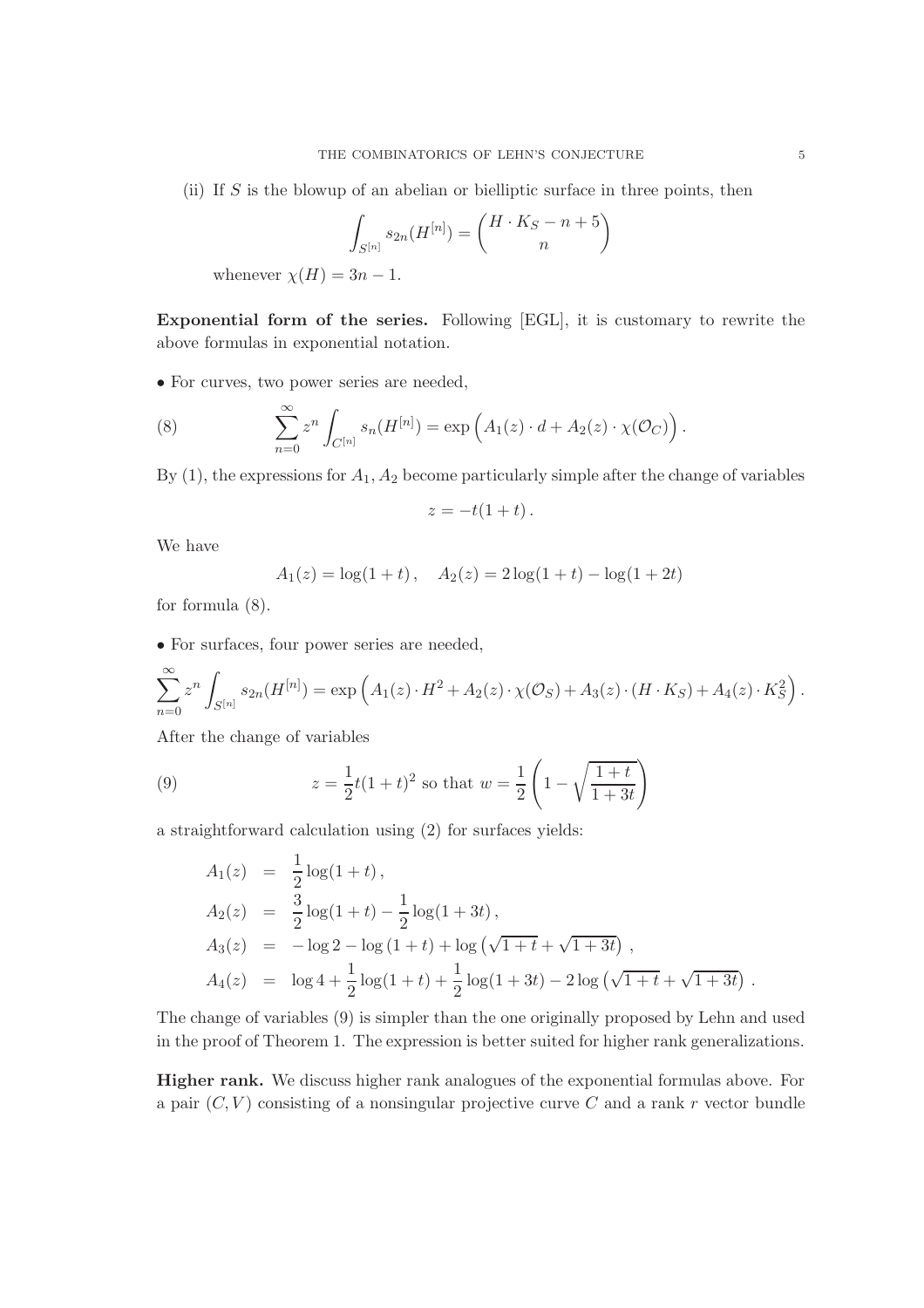V of degree d, we have

(10) 
$$
\sum_{n=0}^{\infty} z^n \int_{C^{[n]}} s_n(V^{[n]}) = \exp\left(d \cdot A_1(z) + \chi(\mathcal{O}_C) \cdot A_2(z)\right)
$$

for power series  $A_1(z)$  and  $A_2(z)$  depending upon r. The series  $A_1$  was conjectured in [W], though not in closed form, while the expression for  $A_2$  was left open. Here, we prove the following result.

**Theorem 2.** For formula  $(10)$  in rank r, we have

$$
A_1(-t(1+t)^r) = \log(1+t), \quad A_2(-t(1+t)^r) = (r+1)\log(1+t) - \log(1+t(r+1)).
$$

*Proof of Theorem 2.* To find the series  $A_1$  and  $A_2$ , we need only consider the projective line  $C \simeq \mathbb{P}^1$  with the vector bundle

$$
V=\mathcal{O}_{\mathbb{P}^1}\otimes \mathbb{C}^{r-1}\oplus \mathcal{O}_{\mathbb{P}^1}(d)\,.
$$

We obtain

$$
V^{[n]} = \mathcal{O}^{[n]} \otimes \mathbb{C}^{r-1} \oplus (\mathcal{O}(d))^{[n]}.
$$

The Hilbert scheme of points is simply  $(\mathbb{P}^1)^{[n]} \simeq \mathbb{P}^n$ , and the universal subscheme  $\mathcal{Z} \hookrightarrow$  $\mathbb{P}^n \times \mathbb{P}^1$  is given by

$$
\mathcal{O}(-\mathcal{Z})=\mathcal{O}_{\mathbb{P}^n}(-1)\boxtimes \mathcal{O}_{\mathbb{P}^1}(-n)\,.
$$

It follows that

ch 
$$
\mathcal{O}(d)^{[n]}
$$
 = ch  $\mathbf{R} \mathrm{pr}_{*} (\mathcal{O}_{\mathcal{Z}} \otimes \mathcal{O}_{\mathbb{P}^{1}}(d))$   
\n= ch  $\mathbf{R} \mathrm{pr}_{*} ((\mathcal{O} - \mathcal{O}(-\mathcal{Z})) \otimes \mathcal{O}_{\mathbb{P}^{1}}(d))$   
\n= ch  $(H^{0}(\mathcal{O}_{\mathbb{P}^{1}}(d)) \otimes \mathcal{O}_{\mathbb{P}^{n}} - H^{\bullet}(\mathcal{O}_{\mathbb{P}^{1}}(d-n)) \otimes \mathcal{O}_{\mathbb{P}^{n}}(-1))$   
\n=  $(d+1) - (d-n+1) \cdot \exp(-h)$ 

Here, we write h for the hyperplane class on  $\mathbb{P}^n$ . We can then find the Chern roots of  $({\cal O}(d))^{[n]}$  yielding the following expression for the Segre class

$$
s(\mathcal{O}(d)^{[n]}) = (1-h)^{d-n+1}.
$$

Consequently

$$
s(V^{[n]}) = (1-h)^{d-rn+r} \implies \int_{\mathbb{P}^n} s_n(V^{[n]}) = (-1)^n \binom{d-rn+r}{n}.
$$

We conclude that

(11) 
$$
\sum_{n=0}^{\infty} (-1)^n {d-rn+r \choose n} \cdot z^n = \exp(d \cdot A_1(z) + A_2(z)).
$$

To finish the proof, we invoke the following result which was first proved in [MOP] for  $r = 2$ . We follow the same argument here.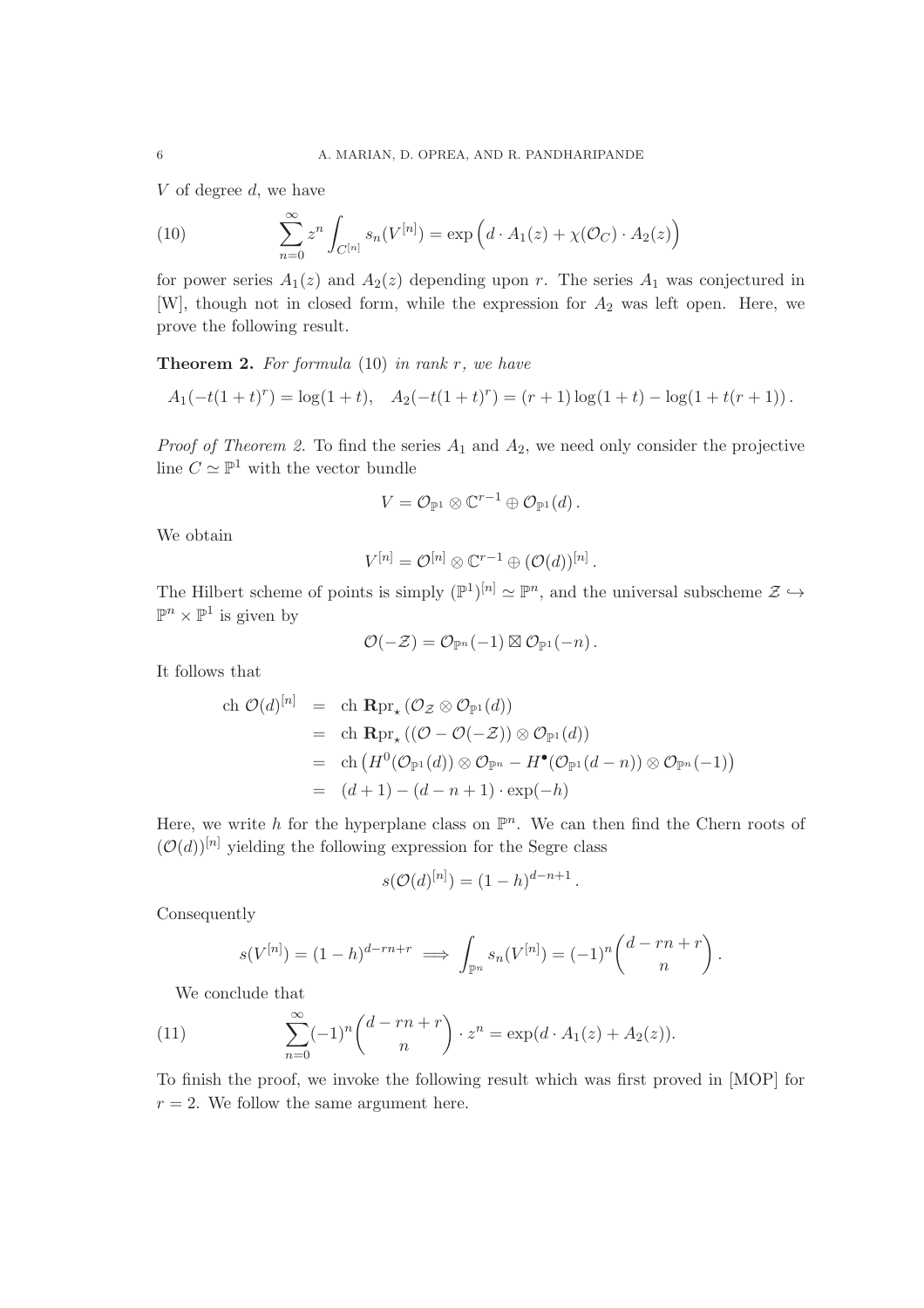Lemma 3. After the change of variables

$$
z = t(1+t)^r,
$$

we have

$$
\sum_{n=0}^{\infty} {d-rn+r \choose n} \cdot z^n = \frac{(1+t)^{d+r+1}}{1+t(r+1)}.
$$

Proof. First, we already know from  $(11)$  that the left hand side takes the form

$$
F_1^d \cdot F_2
$$

for power series  $F_1 = \exp(A_1)$ ,  $F_2 = \exp(A_2)$ . In fact, we claim that

$$
F_1(z) = 1 + t
$$
,  $F_2(z) = \frac{(1+t)^{r+1}}{1+t(r+1)}$ .

To confirm the formulas for  $F_1$  and  $F_2$  above, it suffices to verify the Lemma for two different values of d. We use  $d = -2r$  and  $d = -r$ .

First, when  $d = -2r$ , we establish

(12) 
$$
\sum_{n=0}^{\infty} \binom{-rn - r}{n} \cdot z^n = \frac{1}{(1+t)^{r-1}(1+t(r+1))}.
$$

This is contained in Lemma 5 of [MOP] for  $r = 2$ . There, it is shown that the solution to the equation

$$
z = t(1+t)^r
$$

has the Taylor expansion

(13) 
$$
t = \sum_{n=0}^{\infty} \frac{z^{n+1}}{n+1} \binom{-rn-r}{n}.
$$

Differentiating, we find identity (12)

$$
\sum_{n=0}^{\infty} z^n \binom{-rn-r}{n} = \frac{dt}{dz} = \left(\frac{dz}{dt}\right)^{-1} = \left((1+t)^{r-1}(1+(r+1)t)\right)^{-1}.
$$

The case  $d = -r$  uses the identity

$$
\frac{1+t}{1+(r+1)t} = (1+t) - \frac{1}{(1+t)^{r-1}(1+(r+1)t)} \cdot (r+1) \cdot t(1+t)^r.
$$

For  $1 + t$  we substitute the expression (13), while for the fraction that follows it we use (12). We obtain

$$
\frac{1+t}{1+(r+1)t} = 1 + \sum_{n=0}^{\infty} \frac{z^{n+1}}{n+1} \binom{-rn-r}{n} - (r+1) \sum_{n=0}^{\infty} z^{n+1} \binom{-rn-r}{n}
$$

$$
= 1 + \sum_{n=0}^{\infty} z^{n+1} \binom{-rn-r}{n+1} = \sum_{n=0}^{\infty} z^n \binom{-rn}{n}
$$

which verifies the Lemma in this case.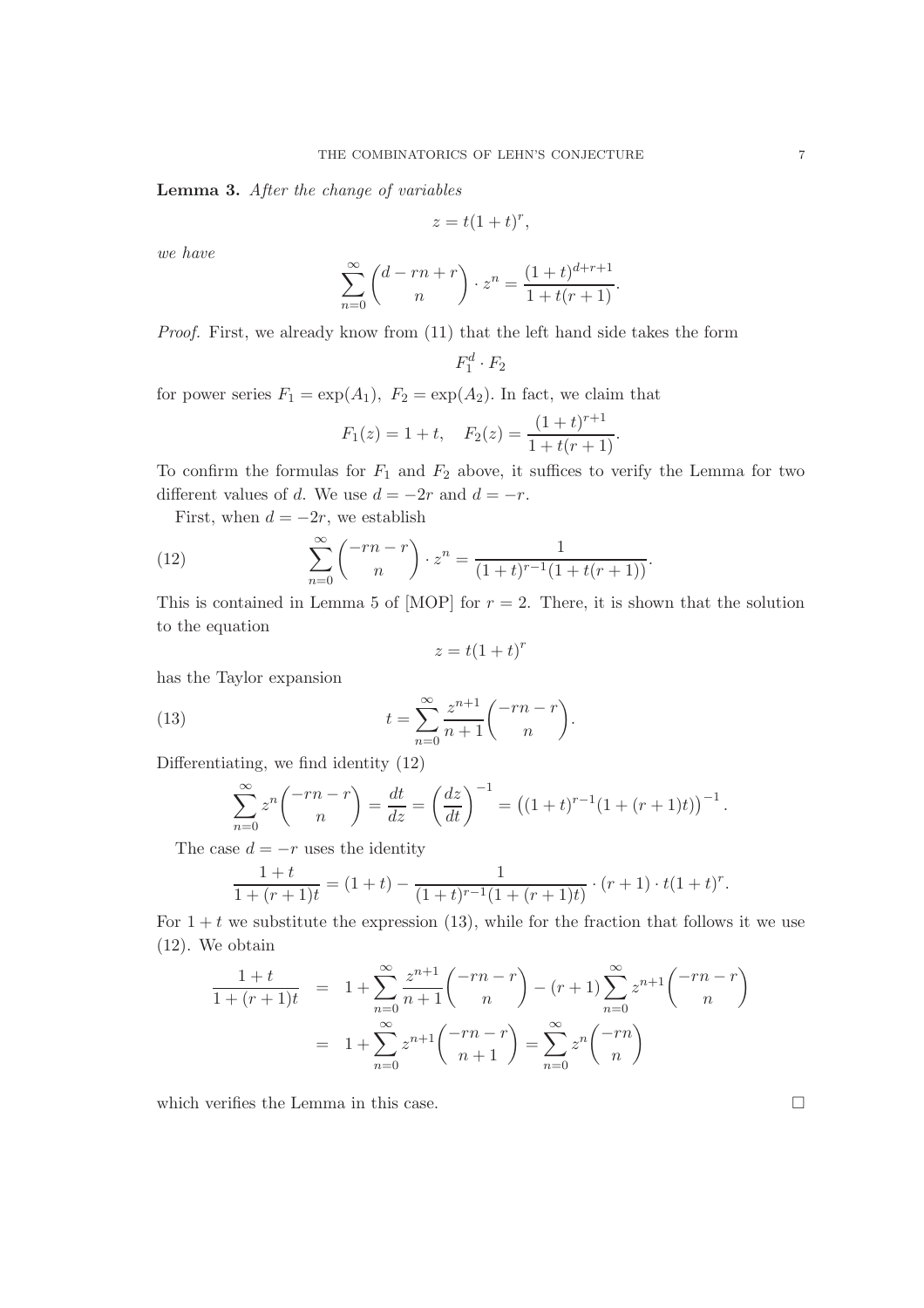Surfaces. For surfaces, a complete higher rank analogue of Lehn's conjecture is an open question. In this direction, several conjectures were recently formulated by Drew Johnson in [J]. Johnson's formulation of the conjecture was inspired by counts of points of 0-dimensional Quot schemes and strange duality, much like the strategy used to prove strange duality for curves in [MO]. We sharpen these conjectures, by providing closed formulas for some of the series involved.

Specifically, consider a pair  $(S, V)$  where V is a rank s vector bundle on a nonsingular projective surface S. The associated vector bundle  $V^{[n]}$  on the Hilbert scheme has rank sn. By passing to resolutions,  $V^{[n]}$  makes sense for all K-theory classes V.

It is remarked in [J] that the following integrals of  $V^{[n]}$  depend on five different power series

(14) 
$$
\sum_{n=0} z^n \int_{S^{[n]}} c_{2n}(V^{[n]}) =
$$

$$
A_1(z)^{c_2(V)} \cdot A_2(z)^{\chi(c_1(V))} \cdot A_3(z)^{\frac{1}{2}\chi(\mathcal{O}_S)} \cdot A_4(z)^{K_S \cdot c_1(V) - \frac{1}{2}K_S^2} \cdot A_5(z)^{K_S^2}.
$$

After changing V into  $-V$  in K-theory, the above expressions turn into Segre integrals of higher rank vector bundles. Hence, equation (14) generalizes Lehn's formula.

To say a bit more about the above series, we recall a result of [EGL] regarding the holomorphic Euler characteristics of tautological line bundles:

(15) 
$$
\sum_{n=0}^{\infty} z^n \chi(S^{[n]}, H_n \otimes E^r) = f_r(z)^{\frac{1}{2}\chi(\mathcal{O}_S)} \cdot g_r(z)^{\chi(H)} \cdot a_r(z)^{H \cdot K_S - \frac{1}{2}K_S^2} \cdot b_r(z)^{K_S^2}.
$$

Here,  $H_n$  denotes the line bundle induced by  $H = \det V$  on the symmetric product, and E is  $-\frac{1}{2}$  $\frac{1}{2}$  of the exceptional divisor. By [J] and [EGL], the two series corresponding to K-trivial surfaces are determined in closed form

$$
f_r(z) = \frac{(1+t)^{r^2}}{1+r^2t}, \quad g_r(z) = 1+t
$$

after the change of variables

 $z = t(1+t)^{r^2-1}.$ 

As is usually the case, the series  $a_r, b_r$  are unknown.

Refining the conjectures<sup>3</sup> in  $[J]$ , we provide closed expressions for the series in  $(14)$ corresponding to  $K$ -trivial surfaces. The last two series are surprisingly connected in a very precise fashion to the unkown series  $a_r, b_r$  of (15).

**Conjecture 1.** Let  $V \rightarrow S$  be a vector bundle<sup>4</sup> of rank  $s = r + 1$ . After the change of variables

$$
z = -\frac{1}{r}t(1+t)^{-r}, \quad w = \frac{t(-r + (-r+1)t)^{r^2-1}}{(-r(1+t))^{r^2}},
$$

<sup>&</sup>lt;sup>3</sup>The series  $A_1, \ldots, A_5$  up to order 6 in z were calculated in [J]. The numerical data in [J] played an important role in our formulation of Conjecture 1.

<sup>&</sup>lt;sup>4</sup>For rank  $s = 1$  (corresponding to  $r = 0$ ), the Chern class  $c_{2n}(V^{[n]})$  is trivial for  $n > 0$  since  $V^{[n]}$  is only of rank n. The formulas of Conjecture 1 are singular in the  $r = 0$  case.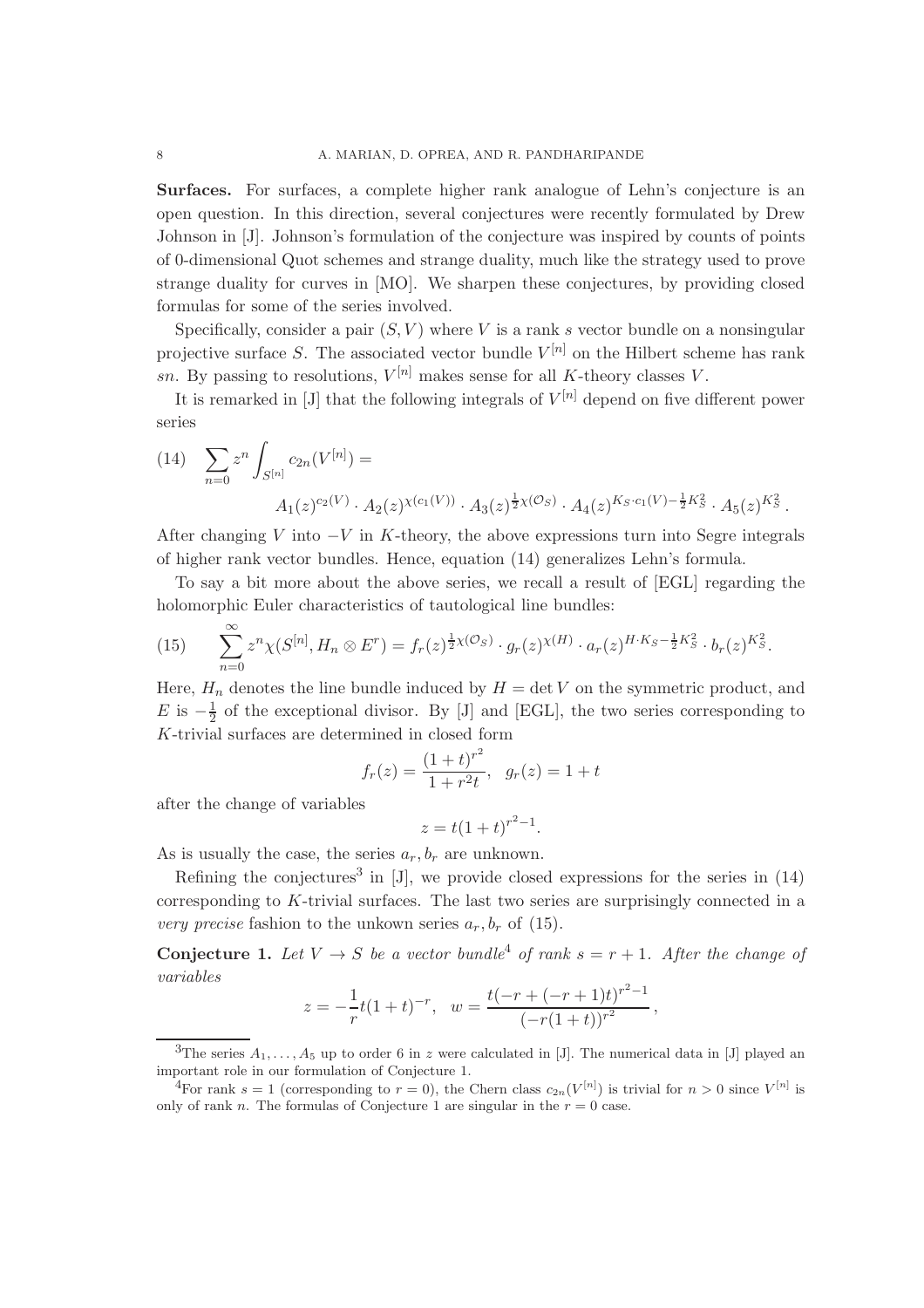we have

$$
A_1(z) = (-r)^{-r-1} \cdot (1+t)^{-r} \cdot (-r+(-r+1)t)^{r+1},
$$
  
\n
$$
A_2(z) = (-r)^r \cdot (1+t)^{r-1} \cdot (-r+(-r+1)t)^{-r},
$$
  
\n
$$
A_3(z) = (-r)^{r^2} \cdot (1+t-rt)^{-1} \cdot (1+t)^{(r-1)^2} \cdot (-r+t(-r+1))^{-r^2},
$$
  
\n
$$
A_4(z) = a_r(w),
$$
  
\n
$$
A_5(z) = b_r(w).
$$

Furthermore, using the solution of Lehn's conjecture, we are able to predict the first nontrivial<sup>5</sup> examples of the unknown series  $a_r, b_r$  corresponding to  $r = \pm 2$ .

Conjecture 2. After the change of variables

$$
w = \frac{t(2+3t)^3}{16(1+t)^4},
$$

we have

$$
a_{-2}(w) = \frac{1}{a_2(w)} = \frac{2+3t}{\sqrt{1+t}} \cdot \frac{1}{\sqrt{1+t} + \sqrt{1+3t}},
$$
  

$$
b_{-2}(w) = b_2(w) = 4\sqrt{2+3t} \cdot \frac{(1+t)^{1/4} \cdot \sqrt{1+3t}}{(\sqrt{1+t} + \sqrt{1+3t})^{5/2}}
$$

These expressions are connected to the series appearing in Lehn's rank 1 formula. We have checked the term by term expansions pertaining to both  $a_{+2}$  and  $b_{+2}$  to high order.

In case S is a K3 surface, the series  $a_r$  and  $b_r$  play no role since  $K_S$  vanishes. Conjecture 1 is proven for all vector bundles  $V$  on  $K3$  surfaces in [MOP2].

Acknowledgements. We thank C. Voisin and A. Szenes for discussions about Lehn's conjecture, and we thank D. Johnson for sharing with us additional numerical data. A.M. was supported by the NSF through grant DMS 1601605. D. O. was supported by the NSF through grant DMS 1150675. R.P. was supported by the Swiss National Science Foundation and the European Research Council through grants SNF-200020-162928 and ERC-2012-AdG-320368-MCSK. R.P was also supported by SwissMap and the Einstein Stiftung in Berlin.

## **REFERENCES**

- [ACGH] E. Arbarello, M. Cornalba, P. Griffiths, J. Harris, *Geometry of algebraic curves*, Springer-Verlag, New York, 1985.
- [C] E. Cotterill, Geometry of curves with exceptional secant planes: linear series along the general curve, Math. Z. 267 (2011), 549 – 582.
- [EGL] G. Ellingsrud, L. Göttsche, M. Lehn, On the cobordism class of the Hilbert scheme of a surface, J. Alg. Geom. 10 (2001), 81–100.
- [J] D. Johnson, Universal series for Hilbert schemes and Strange Duality,  $arXiv:1708.05743$ .
- [L] M. Lehn, Chern classes of tautological sheaves on Hilbert schemes of points on surfaces, Invent. Math. 136 (1999), 157 – 207.

.

<sup>&</sup>lt;sup>5</sup>We have  $a_0 = a_{\pm 1} = b_0 = b_{\pm 1} = 1$ .